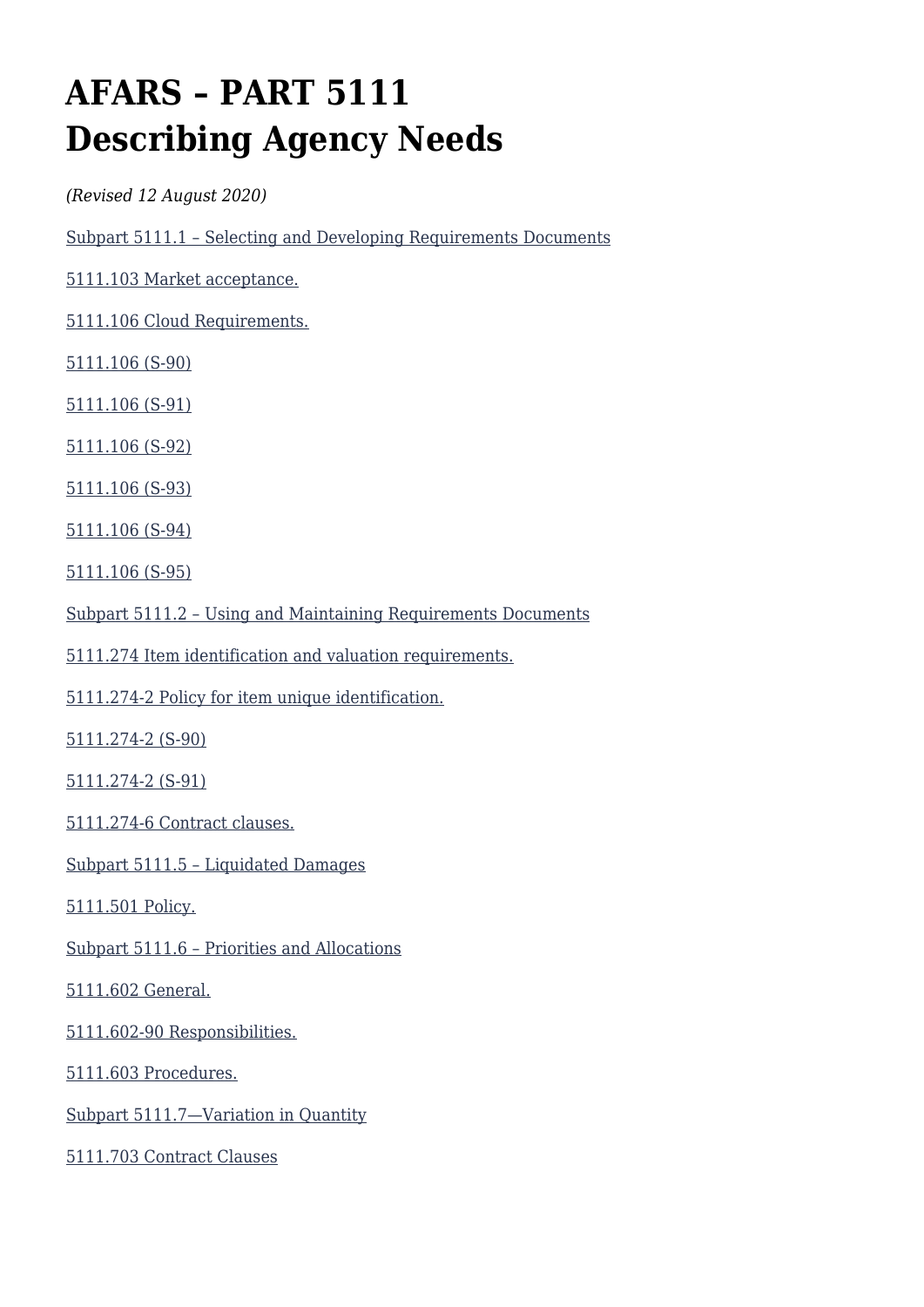# **Subpart 5111.1 – Selecting and Developing Requirements Documents**

# **5111.103 Market acceptance.**

(a) The Assistant Secretary of the Army (Acquisition, Logistics and Technology) has the authority to require offerors to demonstrate that items offered meet the standards as set forth in FAR 11.103(a). See Appendix GG for further delegation.

# **5111.106 Cloud Requirements.**

# **5111.106 (S-90)**

The Army Enterprise Cloud Management Office (ECMO) is the central point for all efforts and processes related to cloud adoption across the Army. The ECMO will establish a standardized cloud architecture intended for use by all Army mission areas.

## **5111.106 (S-91)**

ECMO will provide enterprise-level contracts for commercial CSP offerings, common services, and application migration support. Where feasible and cost effective, the ECMO will leverage DoD Enterprise contracts such as the Joint Enterprise Defense Infrastructure (JEDI) contract; while establishing Army Enterprise Cloud Contracts based on mission requirements.

# **5111.106 (S-92)**

Purchase Request Packages for NEW contracts for CLOUD Computing Services shall include the approved standard language in the Performance Work Statement unless a waiver approved by ECMO is included. This includes Follow-On Contracts. The approved PWS language applies to contract actions for Migrating to the Cloud, New SW development in the Cloud, Follow-On Contracts related to Common Services and Management, and Cloud Hosting, Use of Enterprise solutions. PWS subject areas include Use of Enterprise Services, Modernization/Migration, Software Development, Security, Data, Cloud Service Providers, Common Services, Security Incident Planning, Security, and Cost/price management & Reporting. The standard PWS language is provided in Appendix HH.

## **5111.106 (S-93)**

Purchase Request Packages for Exercising an Option on an Existing Contracts are coordinated with ECMO IAW 5111.70. The coordination document shall be filed in the contract file.

## **5111.106 (S-94)**

New contracts for Cloud Migration, Hosting, and Managed Services Contracting Officers and requiring activities will maximize use of the CLIN/SLIN descriptions in accordance with Appendix HH.

## **5111.106 (S-95)**

Prior to Issuing a NEW order against an existing contract that does not accommodate the standard PWS/requirement (See Appendix HH), then during the engagement with ECMO, the requiring activity should consider alternate contracting methods that may include issuing a new contract.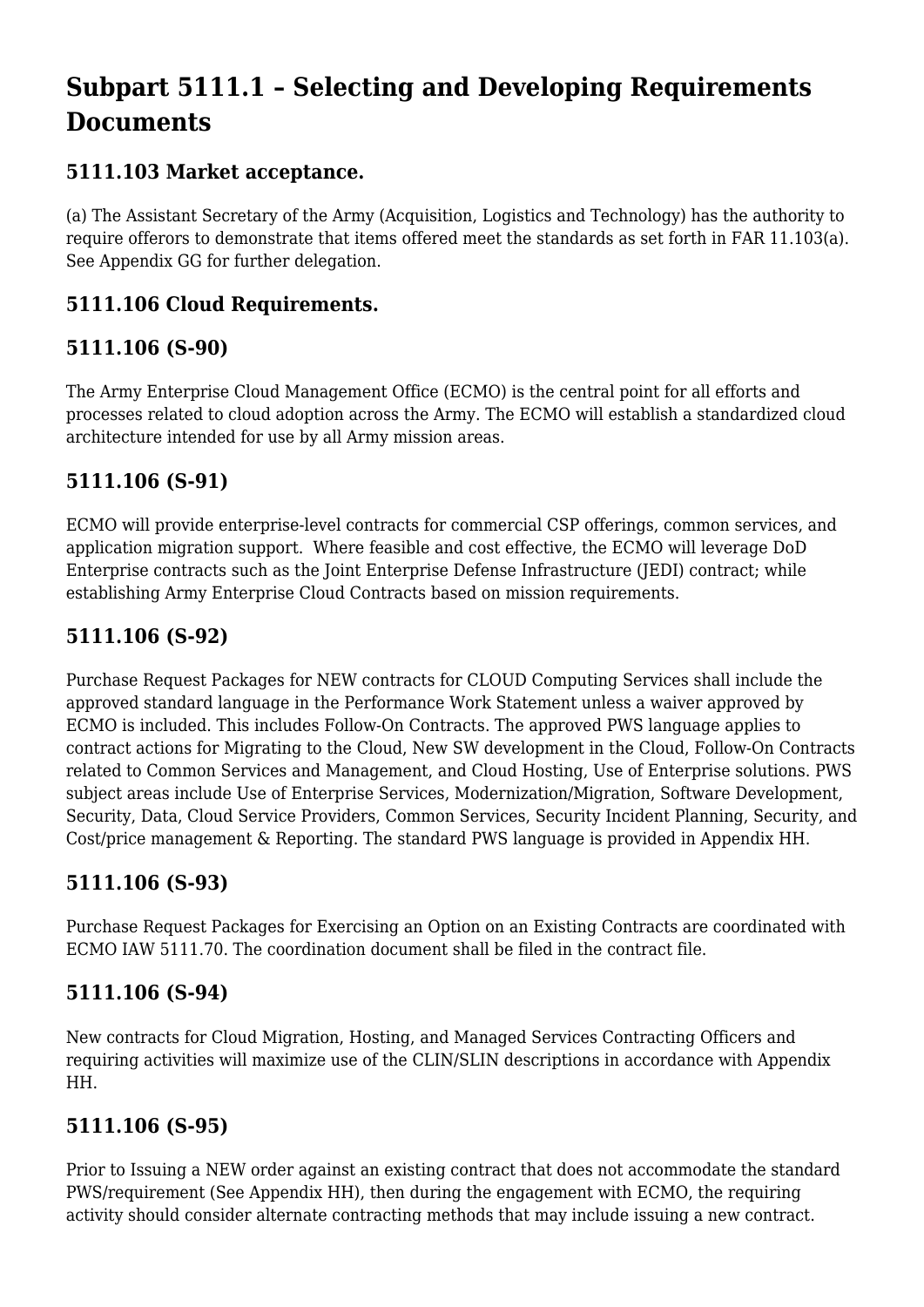# **Subpart 5111.2 – Using and Maintaining Requirements Documents**

# **5111.274 Item identification and valuation requirements.**

### **5111.274-2 Policy for item unique identification.**

(b)(1) The head of the contracting activity, on a non-delegable basis, has the authority to determine use of the items as described in DFARS 211.274-2.

 $(b)(2)(i)(B)$  The head of the contracting activity shall execute the determination and findings. See Appendix GG for further delegation.

#### **5111.274-2 (S-90)**

The contracting officer shall include separately identifiable contract line items as described at DFARS 204.7103 for items, including items of contractor acquired property, that require item unique identification as identified in DFARS 211.274-2.

#### **5111.274-2 (S-91)**

See AFARS 5142.1503(b)(2)(vi) for requirements to document contractor compliance with item unique identification in the Contractor Performance Assessment Reports System.

#### **5111.274-6 Contract clauses.**

(a)(1) Use the clause at 252.211-7003, Item Identification and Valuation, in all solicitations and contracts for supplies.

(2) The contracting officer must obtain from the requiring activity a list of items with a unit value less than \$5,000 that require unique identification. The contracting officer must enter those items into paragraph  $(c)(1)(ii)$  of the clause.

(3) As required in DFARS  $252.211-7003(c)(1)(iii)$ , include an attachment in the contract which lists embedded DoD serially managed subassemblies, components and parts that are uniquely identified.

# **Subpart 5111.5 – Liquidated Damages**

# **5111.501 Policy.**

(d) The Assistant Secretary of the Army (Acquisition, Logistics and Technology) may reduce or waive the amount of liquidated damages under a contract, as described at FAR 11.501(d). See Appendix GG for further delegation.

# **Subpart 5111.6 – Priorities and Allocations**

## **5111.602 General.**

#### **5111.602-90 Responsibilities.**

The G-4 Business Transformation, Headquarters, U.S. Army Materiel Command is responsible for